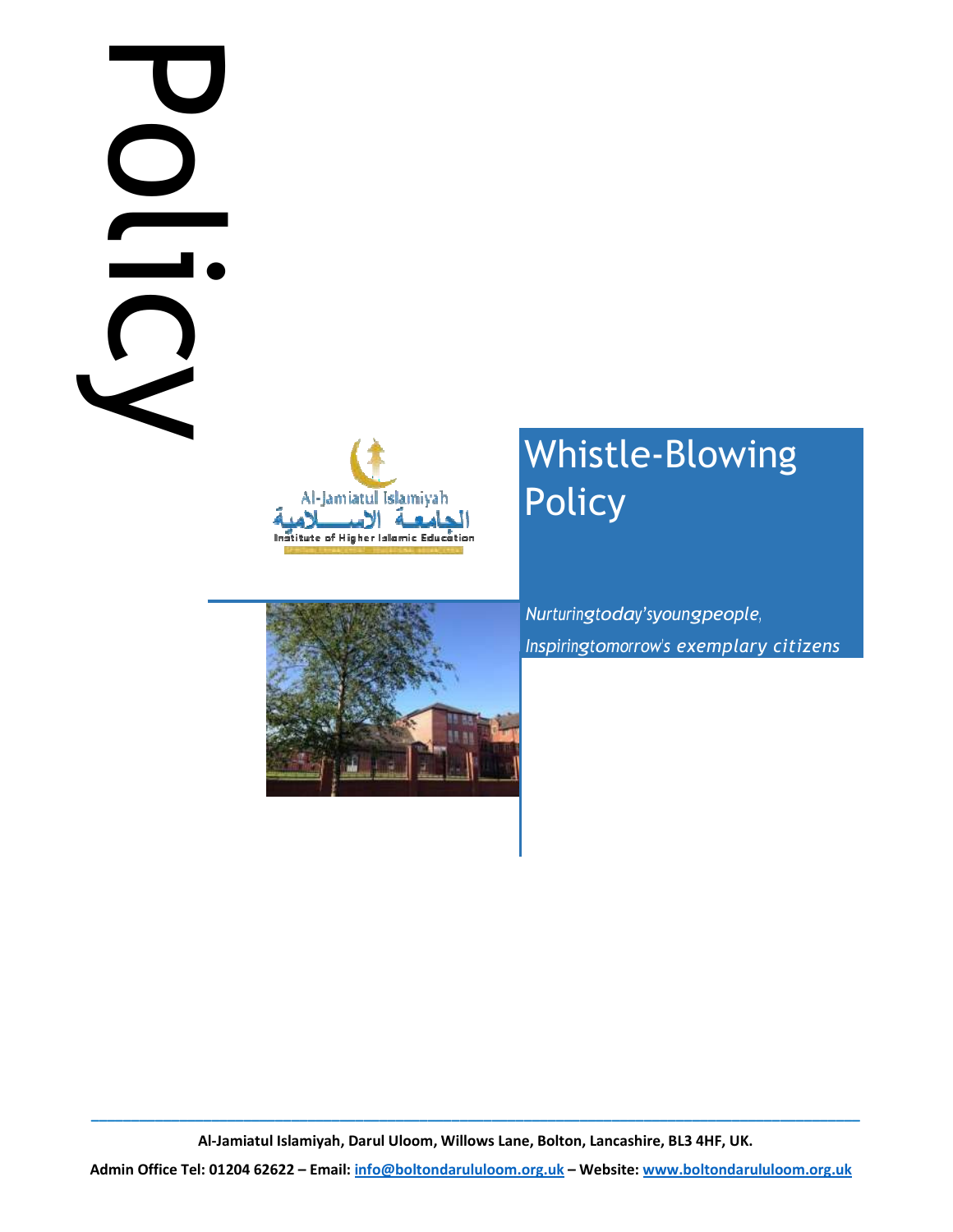## Document Control

| <b>Date of Last Review</b> | <b>APRIL 2021</b>               |  |
|----------------------------|---------------------------------|--|
| <b>Reviewed By</b>         | <b>Trust Board</b>              |  |
| <b>Approved by</b>         | <b>Chair of Governors'</b>      |  |
| <b>Review Period</b>       | 2 Years or as and when required |  |
| <b>Version</b>             |                                 |  |
| <b>Date of Next Review</b> | <b>APRIL 2023</b>               |  |

\_\_\_\_\_\_\_\_\_\_\_\_\_\_\_\_\_\_\_\_\_\_\_\_\_\_\_\_\_\_\_\_\_\_\_\_\_\_\_\_\_\_\_\_\_\_\_\_\_\_\_\_\_\_\_\_\_\_\_\_\_\_\_\_\_\_\_\_\_\_\_\_\_\_\_\_\_\_\_\_\_\_\_\_\_\_\_\_\_\_\_\_\_\_\_\_\_\_\_\_\_\_\_\_\_\_\_\_\_\_\_\_\_\_\_\_\_\_\_\_\_\_\_\_\_\_\_\_\_\_\_\_\_\_\_\_\_\_\_\_\_\_\_\_\_\_\_\_\_\_\_\_\_\_\_\_\_\_\_\_\_\_\_\_\_\_\_\_\_\_\_\_\_\_\_\_\_\_\_\_\_\_\_\_\_\_\_\_\_\_\_\_\_\_\_\_\_\_\_\_\_\_\_\_\_\_\_\_\_\_\_\_\_\_\_\_\_\_\_\_\_\_\_\_\_\_\_\_\_\_\_\_\_\_\_\_\_\_\_\_\_\_\_\_\_\_\_\_\_\_\_\_\_\_\_\_\_\_\_\_\_\_\_\_\_\_\_\_\_\_\_\_\_\_\_\_\_\_\_\_\_\_\_\_\_\_\_\_\_\_\_\_\_\_\_\_\_\_\_\_\_\_\_\_\_\_\_\_\_\_\_\_\_\_\_\_\_\_\_\_\_\_\_\_\_\_\_\_\_\_\_\_\_\_\_\_\_\_\_\_\_\_\_\_\_\_\_\_\_\_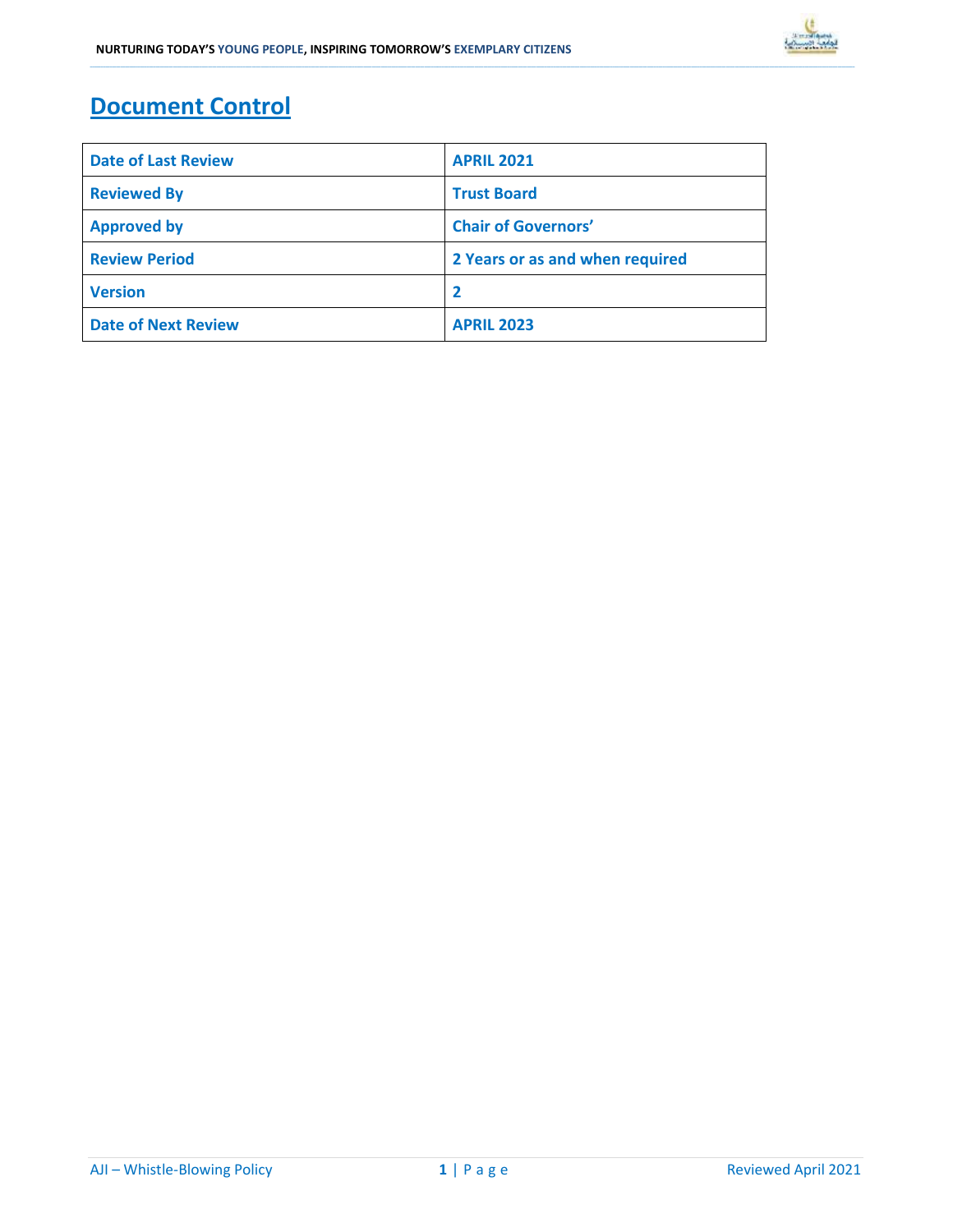# **Contents**

| <b>SECTION 1</b>  | <b>POLICY STATEMENT</b>                     | <b>PAGE 3</b> |
|-------------------|---------------------------------------------|---------------|
| <b>SECTION 2</b>  | <b>BASIC PRINCIPLES</b>                     | <b>PAGE 3</b> |
| <b>SECTION 3</b>  | <b>COMMUNICATING CONCERNS INTERNALLY</b>    | <b>PAGE 4</b> |
| <b>SECTION 4</b>  | <b>REPORTING PROCEDURE</b>                  | <b>PAGE 4</b> |
| <b>SECTION 5</b>  | <b>RESPONDING TO A CONCERN</b>              | <b>PAGE 5</b> |
| <b>SECTION 6</b>  | <b>CONFIDENTIALITY</b>                      | <b>PAGE 6</b> |
| <b>SECTION 7</b>  | <b>ANONYMOUS ALLEGATIONS</b>                | <b>PAGE 6</b> |
| <b>SECTION 8</b>  | <b>UNTRUE ALLEGATIONS</b>                   | <b>PAGE 7</b> |
| <b>SECTION 9</b>  | <b>TAKING CONCERNS TO EXTERNAL AGENCIES</b> | <b>PAGE 7</b> |
| <b>SECTION 10</b> | <b>RECORDING, MONITORING AND EVALUATION</b> | <b>PAGE 8</b> |

\_\_\_\_\_\_\_\_\_\_\_\_\_\_\_\_\_\_\_\_\_\_\_\_\_\_\_\_\_\_\_\_\_\_\_\_\_\_\_\_\_\_\_\_\_\_\_\_\_\_\_\_\_\_\_\_\_\_\_\_\_\_\_\_\_\_\_\_\_\_\_\_\_\_\_\_\_\_\_\_\_\_\_\_\_\_\_\_\_\_\_\_\_\_\_\_\_\_\_\_\_\_\_\_\_\_\_\_\_\_\_\_\_\_\_\_\_\_\_\_\_\_\_\_\_\_\_\_\_\_\_\_\_\_\_\_\_\_\_\_\_\_\_\_\_\_\_\_\_\_\_\_\_\_\_\_\_\_\_\_\_\_\_\_\_\_\_\_\_\_\_\_\_\_\_\_\_\_\_\_\_\_\_\_\_\_\_\_\_\_\_\_\_\_\_\_\_\_\_\_\_\_\_\_\_\_\_\_\_\_\_\_\_\_\_\_\_\_\_\_\_\_\_\_\_\_\_\_\_\_\_\_\_\_\_\_\_\_\_\_\_\_\_\_\_\_\_\_\_\_\_\_\_\_\_\_\_\_\_\_\_\_\_\_\_\_\_\_\_\_\_\_\_\_\_\_\_\_\_\_\_\_\_\_\_\_\_\_\_\_\_\_\_\_\_\_\_\_\_\_\_\_\_\_\_\_\_\_\_\_\_\_\_\_\_\_\_\_\_\_\_\_\_\_\_\_\_\_\_\_\_\_\_\_\_\_\_\_\_\_\_\_\_\_\_\_\_\_\_\_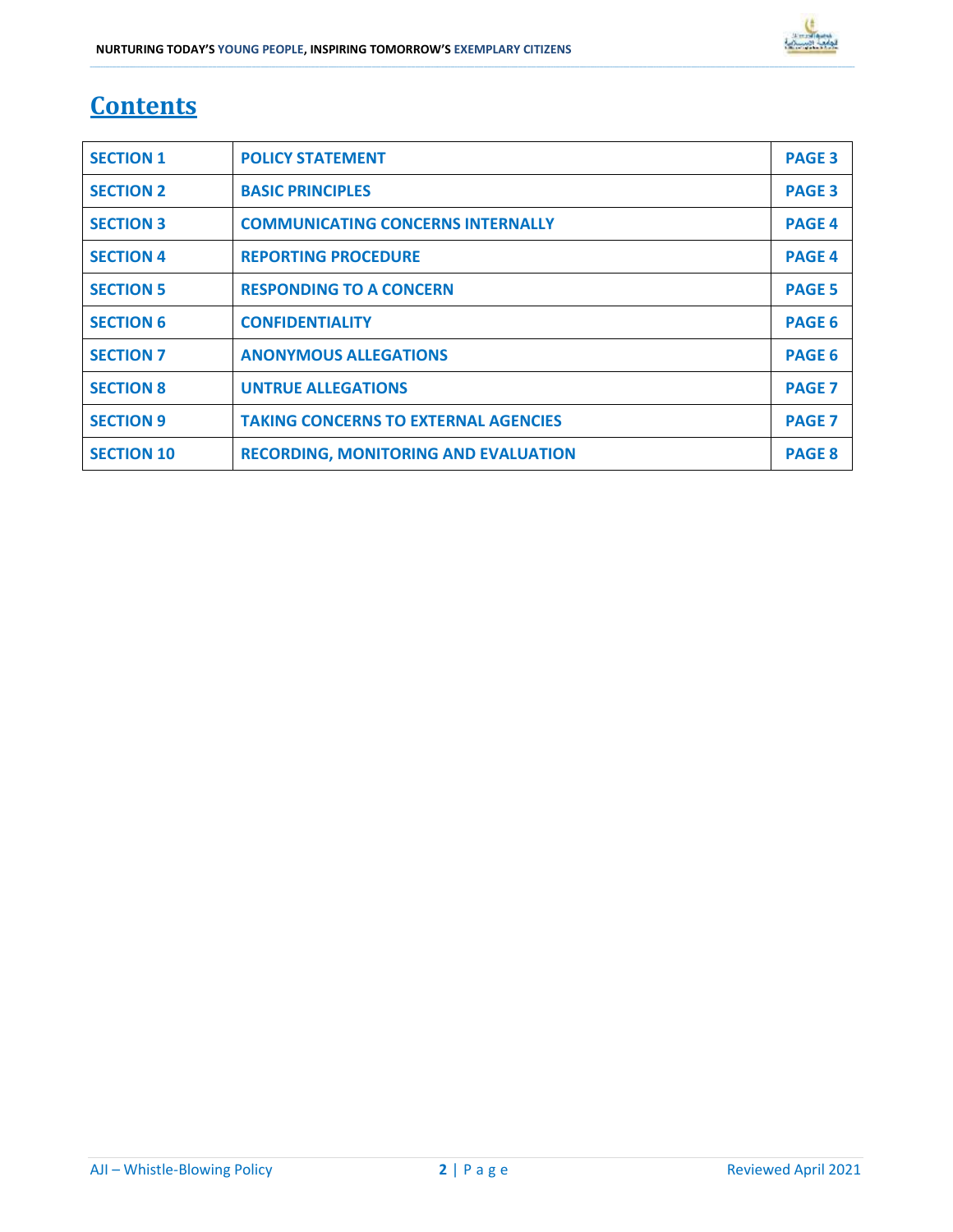

### SECTION 1 – POLICY STATEMENT

\_\_\_\_\_\_\_\_\_\_\_\_\_\_\_\_\_\_\_\_\_\_\_\_\_\_\_\_\_\_\_\_\_\_\_\_\_\_\_\_\_\_\_\_\_\_\_\_\_\_\_\_\_\_\_\_\_\_\_\_\_\_\_\_\_\_\_\_\_\_\_\_\_\_\_\_\_\_\_\_\_\_\_\_\_\_\_\_\_\_\_\_\_\_\_\_\_\_\_\_\_\_\_\_\_\_\_\_\_\_\_\_\_\_\_\_\_\_\_\_\_\_\_\_\_\_\_\_\_\_\_\_\_\_\_\_\_\_\_\_\_\_\_\_\_\_\_\_\_\_\_\_\_\_\_\_\_\_\_\_\_\_\_\_\_\_\_\_\_\_\_\_\_\_\_\_\_\_\_\_\_\_\_\_\_\_\_\_\_\_\_\_\_\_\_\_\_\_\_\_\_\_\_\_\_\_\_\_\_\_\_\_\_\_\_\_\_\_\_\_\_\_\_\_\_\_\_\_\_\_\_\_\_\_\_\_\_\_\_\_\_\_\_\_\_\_\_\_\_\_\_\_\_\_\_\_\_\_\_\_\_\_\_\_\_\_\_\_\_\_\_\_\_\_\_\_\_\_\_\_\_\_\_\_\_\_\_\_\_\_\_\_\_\_\_\_\_\_\_\_\_\_\_\_\_\_\_\_\_\_\_\_\_\_\_\_\_\_\_\_\_\_\_\_\_\_\_\_\_\_\_\_\_\_\_\_\_\_\_\_\_\_\_\_\_\_\_\_\_\_

Whistleblowing is the reporting by staff of wrongdoing such as fraud, malpractice, mismanagement, breach of health and safety law or any other illegal or unethical act, either on the part of management or by fellow employees.

This policy is designed to protect staff from victimisation or dismissal when they blow the whistle. It encourages them to raise concerns about malpractice, either inside or outside the school, and helps ensure that we are able to focus on the message rather than the messenger, so that serious malpractice is not covered up.

Any disclosure made in 'good faith' will be protected by this policy if the Whistle-Blower has a reasonable suspicion that malpractice has occurred, is occurring, or is likely to occur.

### SECTION 2 – BASIC PRINCIPLES

AJI is committed to the highest possible standards of conduct, openness, honesty and accountability. In line with this commitment, we expect staff to tell us about any serious concerns they might have about any aspect of the school's work or colleagues.

Our Staff Handbook outlines our expectations with regards to our employees, and our Disciplinary and Grievance Procedures contains details of what kind of behaviour is considered unacceptable. All members of staff are expected to have read and understood both documents.

In any case, all employees have a legal duty to pass on any concerns involving the safeguarding or protection of children to someone who can deal with it. This includes concerns about fellow professionals, or anyone who works with or comes into contact with children.

We do not tolerate harassment or victimisation and will take action to prevent it; Whistle-Blowers will be treated as witnesses, not complainants.

However, it is important for us to strike a balance between the right of an individual member of staff to speak freely, and the right of the school or colleagues to protect themselves against false or malicious accusations.

Thus, although victimising people who raise genuine concerns will be treated as a disciplinary offence, it will also be considered a disciplinary offence to make allegations that are untrue or malicious.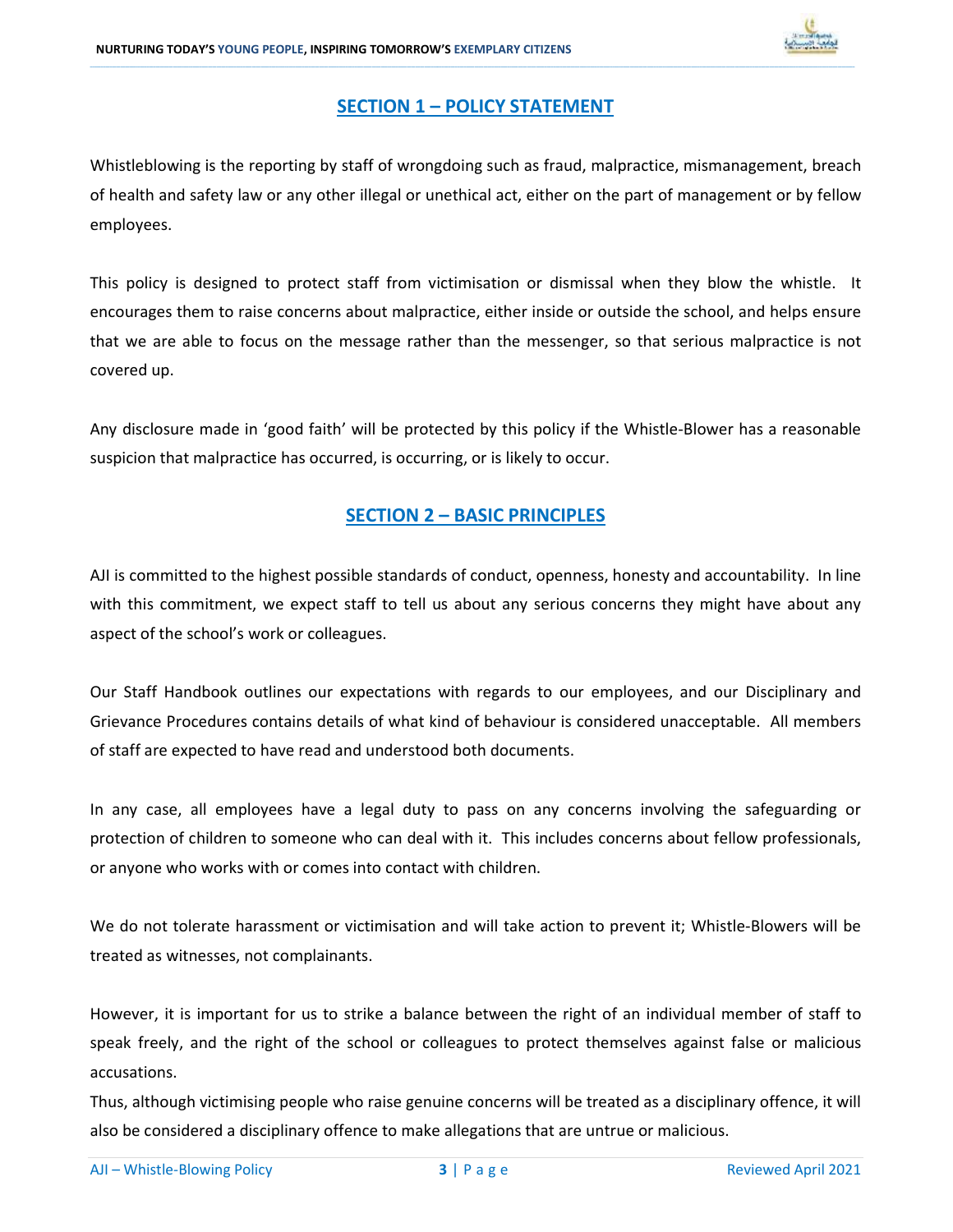

### SECTION 3 – COMMUNICATING CONCERNS INTERNALLY

\_\_\_\_\_\_\_\_\_\_\_\_\_\_\_\_\_\_\_\_\_\_\_\_\_\_\_\_\_\_\_\_\_\_\_\_\_\_\_\_\_\_\_\_\_\_\_\_\_\_\_\_\_\_\_\_\_\_\_\_\_\_\_\_\_\_\_\_\_\_\_\_\_\_\_\_\_\_\_\_\_\_\_\_\_\_\_\_\_\_\_\_\_\_\_\_\_\_\_\_\_\_\_\_\_\_\_\_\_\_\_\_\_\_\_\_\_\_\_\_\_\_\_\_\_\_\_\_\_\_\_\_\_\_\_\_\_\_\_\_\_\_\_\_\_\_\_\_\_\_\_\_\_\_\_\_\_\_\_\_\_\_\_\_\_\_\_\_\_\_\_\_\_\_\_\_\_\_\_\_\_\_\_\_\_\_\_\_\_\_\_\_\_\_\_\_\_\_\_\_\_\_\_\_\_\_\_\_\_\_\_\_\_\_\_\_\_\_\_\_\_\_\_\_\_\_\_\_\_\_\_\_\_\_\_\_\_\_\_\_\_\_\_\_\_\_\_\_\_\_\_\_\_\_\_\_\_\_\_\_\_\_\_\_\_\_\_\_\_\_\_\_\_\_\_\_\_\_\_\_\_\_\_\_\_\_\_\_\_\_\_\_\_\_\_\_\_\_\_\_\_\_\_\_\_\_\_\_\_\_\_\_\_\_\_\_\_\_\_\_\_\_\_\_\_\_\_\_\_\_\_\_\_\_\_\_\_\_\_\_\_\_\_\_\_\_\_\_\_\_

All employees must be able to express their concerns without fear of being victimised or penalised in any way. This policy aims to encourage and enable staff to raise concerns internally, rather than ignoring problems, or taking them outside the organisation.

### This procedure should be used to raise serious concerns. These include:

- Conduct which has failed, or is likely to fail, to comply with a legal obligation.
- Disclosure related to miscarriages of justice.
- Actions which endanger the health or safety of any individual, including risks to children or the public, as well as other employees.
- Damage to the environment.
- Theft or misuse of school property or assets.
- The unauthorised use of public funds.
- Possible fraud or corruption.
- Serious departure from professional standards.
- Sexual or physical abuse of other members of staff.
- Child abuse.
- Serious breach of school regulations.

It is important that members of staff raise their concerns as soon as possible, rather than wait until they become more serious.

### SECTION 4 – REPORTING PROCEDURE

- 1 The Whistle-Blower should raise their concern with the Headteacher or their deputy. They can do this in writing, or by talking to them about it. They have the right to ask for the matter to be treated confidentially.
- 2 If the concern is about the Headteacher, it should be referred to any other member of the Senior Leadership Team, who will refer it to the Governors if the concern is deemed genuine.
- 3 The Headteacher will begin initial enquires, or appoint a member of the SLT to do so, in order to decide whether an investigation is appropriate, and if so, what form it will take.
- 4 If the matter falls within the scope of specific procedures, e.g. child protection, it will normally be considered under those procedures.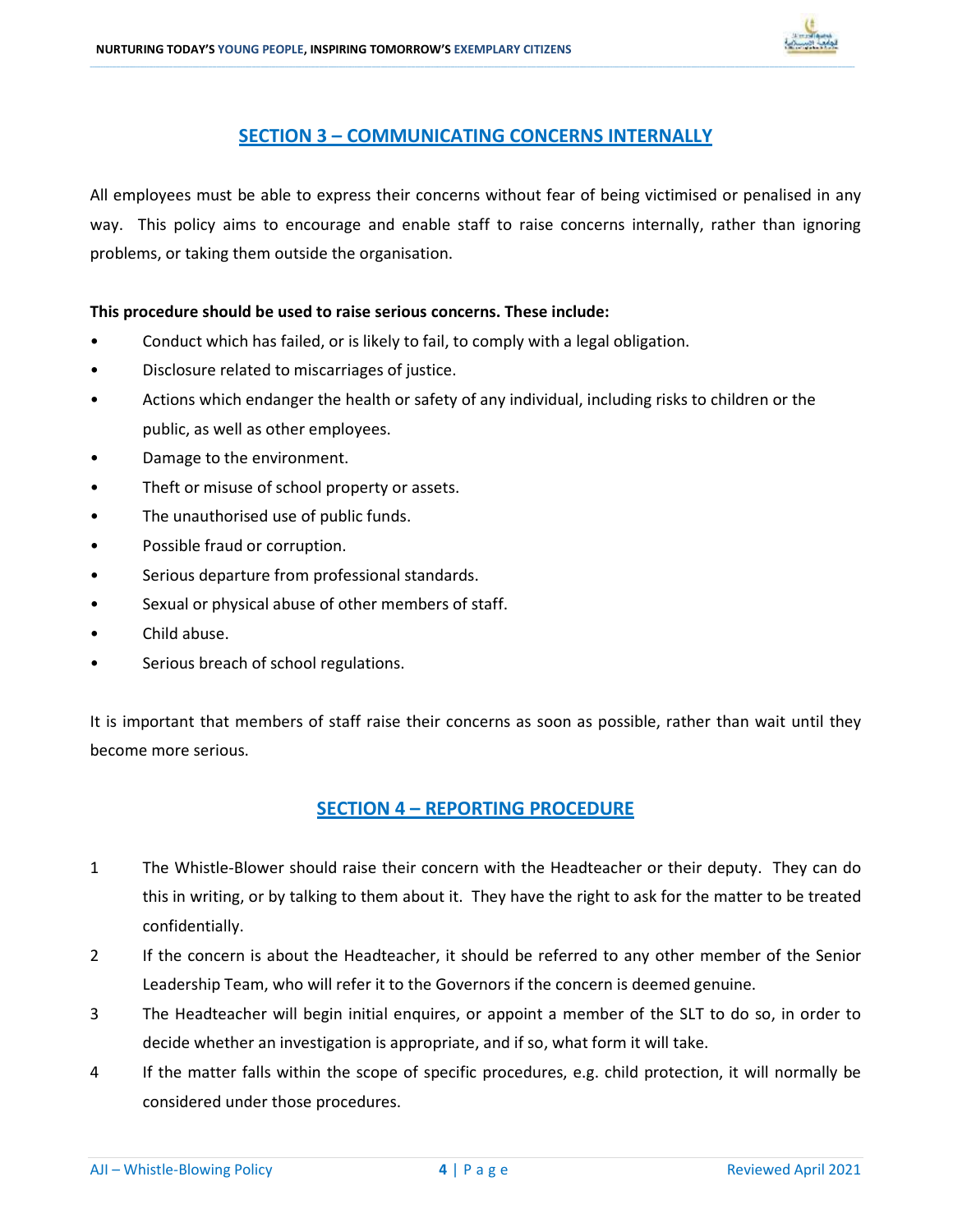

5 If the individual feels unable to discuss the matter with the Headteacher, or any other member of the SLT, they can take it directly to the Governors. If this is the case, they will be expected to justify why they feel unable to raise their concerns in the normal way.

\_\_\_\_\_\_\_\_\_\_\_\_\_\_\_\_\_\_\_\_\_\_\_\_\_\_\_\_\_\_\_\_\_\_\_\_\_\_\_\_\_\_\_\_\_\_\_\_\_\_\_\_\_\_\_\_\_\_\_\_\_\_\_\_\_\_\_\_\_\_\_\_\_\_\_\_\_\_\_\_\_\_\_\_\_\_\_\_\_\_\_\_\_\_\_\_\_\_\_\_\_\_\_\_\_\_\_\_\_\_\_\_\_\_\_\_\_\_\_\_\_\_\_\_\_\_\_\_\_\_\_\_\_\_\_\_\_\_\_\_\_\_\_\_\_\_\_\_\_\_\_\_\_\_\_\_\_\_\_\_\_\_\_\_\_\_\_\_\_\_\_\_\_\_\_\_\_\_\_\_\_\_\_\_\_\_\_\_\_\_\_\_\_\_\_\_\_\_\_\_\_\_\_\_\_\_\_\_\_\_\_\_\_\_\_\_\_\_\_\_\_\_\_\_\_\_\_\_\_\_\_\_\_\_\_\_\_\_\_\_\_\_\_\_\_\_\_\_\_\_\_\_\_\_\_\_\_\_\_\_\_\_\_\_\_\_\_\_\_\_\_\_\_\_\_\_\_\_\_\_\_\_\_\_\_\_\_\_\_\_\_\_\_\_\_\_\_\_\_\_\_\_\_\_\_\_\_\_\_\_\_\_\_\_\_\_\_\_\_\_\_\_\_\_\_\_\_\_\_\_\_\_\_\_\_\_\_\_\_\_\_\_\_\_\_\_\_\_\_\_

6 If the individual thinks that they might be victimised, or there might be a cover up, or their concerns are being ignored, only then should they contact any external agencies.

### SECTION 5 – RESPONDING TO A CONCERN

We will always respond to concerns, but an investigation does not mean that we have accepted or rejected concerns.

### The Headteacher will:

- Interview the Whistle-Blower privately within seven working days, or straight away if there is a risk of loss of life/serious injury, or if the matter involves child protection.
- Get as much information as they can from the person reporting the alleged malpractice.
- Discuss with the individual what further steps should be taken, and keep them informed of any actions on a need-to-know basis.
- Advise on the best way forward if the matter does not fall under the whistleblowing procedure.

The Whistle-Blower may ask a work colleague or other person to accompany them in the interview. Likewise, the Headteacher may ask another senior member of staff or adviser to join them if they wish.

### Within ten working days of the interview, the Headteacher will decide on one or more of the following options; that the matter is:

- Investigated internally by the school.
- Dealt with through the disciplinary process.
- Investigated under procedures designed to deal with allegations made against professionals.
- Investigated under other procedures, such as child protection.
- Investigated by external auditors appointed by the school.
- Referred to the Local Authority Designated Officer (LADO) or children's social care.
- Referred to the police.
- Pursued by the Whistle-Blower using other procedures, if their concern does not fall within these procedures.
- Considered closed, with no further action by the school.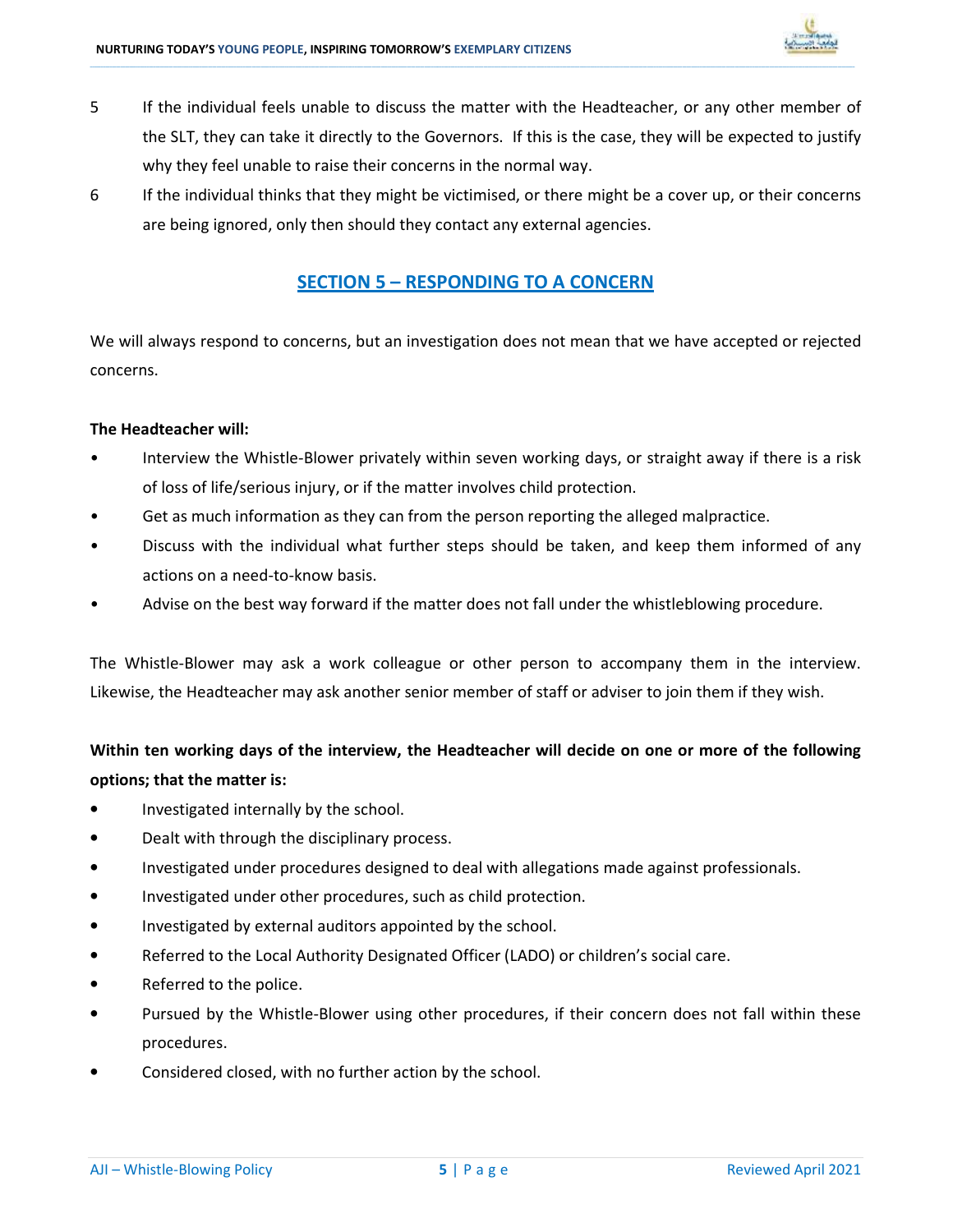

### The following examples can be considered grounds on which no further action need be taken:

The Headteacher is satisfied that there is no evidence, and it is unlikely that malpractice has occurred, is occurring, or is likely to occur.

\_\_\_\_\_\_\_\_\_\_\_\_\_\_\_\_\_\_\_\_\_\_\_\_\_\_\_\_\_\_\_\_\_\_\_\_\_\_\_\_\_\_\_\_\_\_\_\_\_\_\_\_\_\_\_\_\_\_\_\_\_\_\_\_\_\_\_\_\_\_\_\_\_\_\_\_\_\_\_\_\_\_\_\_\_\_\_\_\_\_\_\_\_\_\_\_\_\_\_\_\_\_\_\_\_\_\_\_\_\_\_\_\_\_\_\_\_\_\_\_\_\_\_\_\_\_\_\_\_\_\_\_\_\_\_\_\_\_\_\_\_\_\_\_\_\_\_\_\_\_\_\_\_\_\_\_\_\_\_\_\_\_\_\_\_\_\_\_\_\_\_\_\_\_\_\_\_\_\_\_\_\_\_\_\_\_\_\_\_\_\_\_\_\_\_\_\_\_\_\_\_\_\_\_\_\_\_\_\_\_\_\_\_\_\_\_\_\_\_\_\_\_\_\_\_\_\_\_\_\_\_\_\_\_\_\_\_\_\_\_\_\_\_\_\_\_\_\_\_\_\_\_\_\_\_\_\_\_\_\_\_\_\_\_\_\_\_\_\_\_\_\_\_\_\_\_\_\_\_\_\_\_\_\_\_\_\_\_\_\_\_\_\_\_\_\_\_\_\_\_\_\_\_\_\_\_\_\_\_\_\_\_\_\_\_\_\_\_\_\_\_\_\_\_\_\_\_\_\_\_\_\_\_\_\_\_\_\_\_\_\_\_\_\_\_\_\_\_\_\_

- The Headteacher believes that the individual is not acting in good faith.
- The matter is already (or has been) subject to proceedings under one of our other procedures or policies.
- The matter is already the subject of legal proceedings or has already been reported to the Police, Children's Services, Ofsted, the DfE, or other public authority.

### **SECTION 6 - CONFIDENTIALITY**

All concerns will be treated in confidence, and every effort will be made not to reveal the identity of the Whistle-Blower, unless they are happy to be named, or unless there are grounds to believe that they have acted maliciously. If there are no such grounds, the investigating officer will only reveal their identity in any one of the following cases:

- They have to do so by law.
- The information is already known.
- It is revealed in confidence to a qualified lawyer in order to get legal advice.
- The Whistle-Blower has to provide evidence at a disciplinary hearing or other proceeding.

Some cases are so serious that police may have to be involved. In these cases, it may be necessary to reveal the identity of individuals.

While these procedures are being carried out, all parties will need to agree that the issue will be kept confidential. However, in order to investigate the matter properly, the investigating officer may need to ask for files or question other employees, so it is impossible for the school to guarantee complete confidentiality.

### SECTION 7 – ANONYMOUS ALLEGATIONS

It is far better for Whistle-Blowers to put their name to any allegations, because anonymous allegations are not as powerful as those put forward by a named individual. However, anonymous allegations will be investigated as far as possible.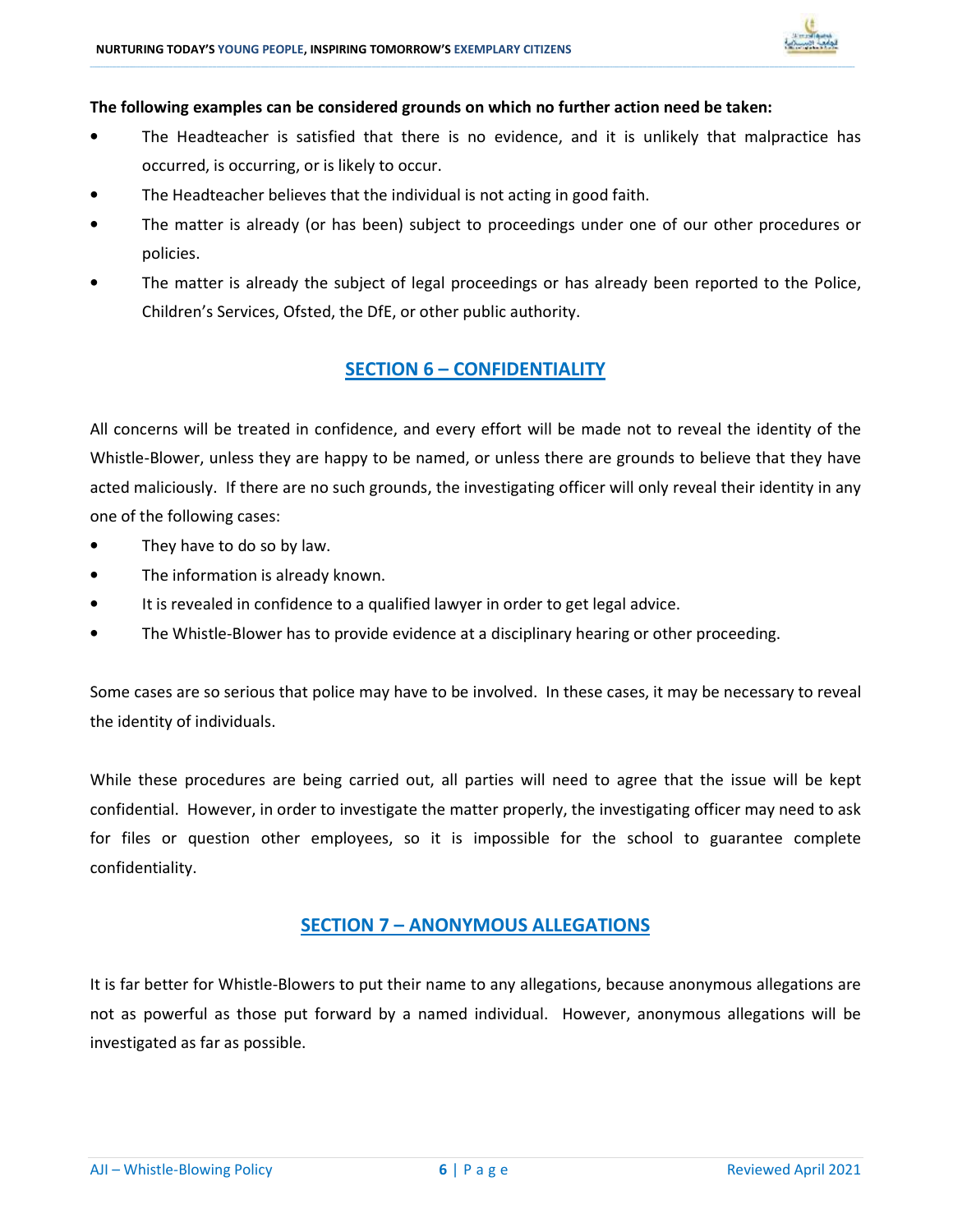

### SECTION 8 – UNTRUE ALLEGATIONS

\_\_\_\_\_\_\_\_\_\_\_\_\_\_\_\_\_\_\_\_\_\_\_\_\_\_\_\_\_\_\_\_\_\_\_\_\_\_\_\_\_\_\_\_\_\_\_\_\_\_\_\_\_\_\_\_\_\_\_\_\_\_\_\_\_\_\_\_\_\_\_\_\_\_\_\_\_\_\_\_\_\_\_\_\_\_\_\_\_\_\_\_\_\_\_\_\_\_\_\_\_\_\_\_\_\_\_\_\_\_\_\_\_\_\_\_\_\_\_\_\_\_\_\_\_\_\_\_\_\_\_\_\_\_\_\_\_\_\_\_\_\_\_\_\_\_\_\_\_\_\_\_\_\_\_\_\_\_\_\_\_\_\_\_\_\_\_\_\_\_\_\_\_\_\_\_\_\_\_\_\_\_\_\_\_\_\_\_\_\_\_\_\_\_\_\_\_\_\_\_\_\_\_\_\_\_\_\_\_\_\_\_\_\_\_\_\_\_\_\_\_\_\_\_\_\_\_\_\_\_\_\_\_\_\_\_\_\_\_\_\_\_\_\_\_\_\_\_\_\_\_\_\_\_\_\_\_\_\_\_\_\_\_\_\_\_\_\_\_\_\_\_\_\_\_\_\_\_\_\_\_\_\_\_\_\_\_\_\_\_\_\_\_\_\_\_\_\_\_\_\_\_\_\_\_\_\_\_\_\_\_\_\_\_\_\_\_\_\_\_\_\_\_\_\_\_\_\_\_\_\_\_\_\_\_\_\_\_\_\_\_\_\_\_\_\_\_\_\_\_

If allegations are made in good faith but are not confirmed by the investigation, no action will be taken against the Whistle-Blower.

If, however, the allegation was considered to be made frivolously, maliciously or for personal gain, disciplinary action may be taken against the Whistle-Blower.

Allegations that are found to have been malicious will be removed from personnel records, and any allegations that are not substantiated, are unfounded or malicious will not be referred to in employer references.

### SECTION 9 – TAKING CONCERNS TO EXTERNAL AGENCIES

Although we prefer that employees do not take concerns to external bodies without first going through the internal procedures, there may be a good reason for doing so, for example, an individual may not be happy with the conclusions of the Headteacher or the SLT, or members of the SLT itself may be involved.

### If a member of staff is unhappy with the response they have received, they can take the matter to one of the bodies listed below:

- Governors / Trust Board.
- Children's social care (if the matter is about child protection or safeguarding issues).
- Police.
- Health and Safety Executive.
- Ofsted.
- Department for Education.
- Any other relevant professional agencies or regulatory organisations.

### Whistle-Blowers who decide to refer their concerns to external agencies must:

- Reasonably believe that they will be victimised if they raise the matter internally.
- Reasonably believe a cover up is likely.
- Have already raised the matter internally, and believe that the issue has not been addressed.